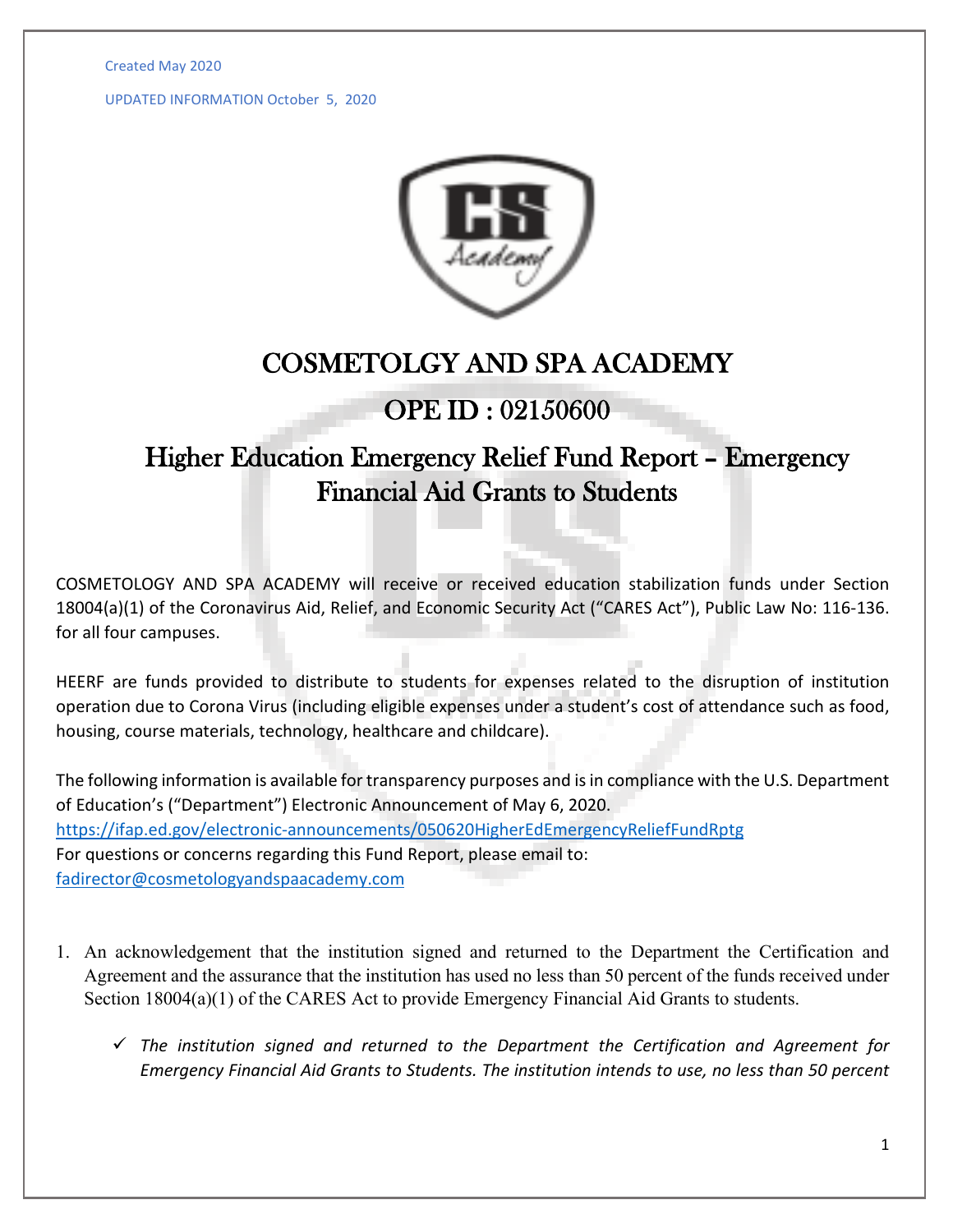## UPDATED INFORMATION October 5, 2020

*of the funds received under Section 18004(a)(1) of the CARES Act to provide emergency financial aid grants to students.*

- 2. The total amount of funds that the institution will receive or has received from the Department under the HEERF student portion.
	- *Total amount of funds : \$ 291,027.00*
- 3. The total amount of Emergency Financial Aid Grants distributed to students under Section 18004(a)(1) of the CARES Act as of the date of submission.
	- *Total amount distributed to students as of October 20, 2020: \$ 0*
- 4. The estimated total number of students at the institution eligible to participate in programs under Section 484 in Title IV of the Higher Education Act of 1965 and thus eligible to receive Emergency Financial Aid Grants to students under Section 18004(a)(1) of the CARES Act:
	- *Cosmetology & Spa Academy Crystal Lake main location – 122 students*
	- *Cosmetology & Spa Academy Schaumburg branch location – 162 students*
	- *Cosmetology & Spa Academy Elgin branch location- 21 students*
	- *Cosmetology & Spa Academy Rockford branch location – 36 students*
- 5. The total number of students who have received an Emergency Financial Aid Grant to students under Section 18004(a)(1) of the CARES Act as of October 20, 2020:
	- *Cosmetology & Spa Academy Crystal Lake main location - o*
	- *Cosmetology & Spa Academy Schaumburg branch location -0*
	- *Cosmetology & Spa Academy Elgin branch location- none-0*
	- *Cosmetology & Spa Academy Rockford branch location – 0*
- 6. The method used by the institution to determine which students receive Emergency Financial Aid Grants and how much they would receive under Section 18004(a)(1) of the CARES Act.
	- *Cosmetology and Spa Academy at four locations will distribute the funds evenly to all eligible students who will meet the following requirements:* 
		- *A student must be an actively attending, or approved LOA, or graduate from 6/17/2020 – October 31, 2020*
		- *The funds will be distributed in person to all students.*